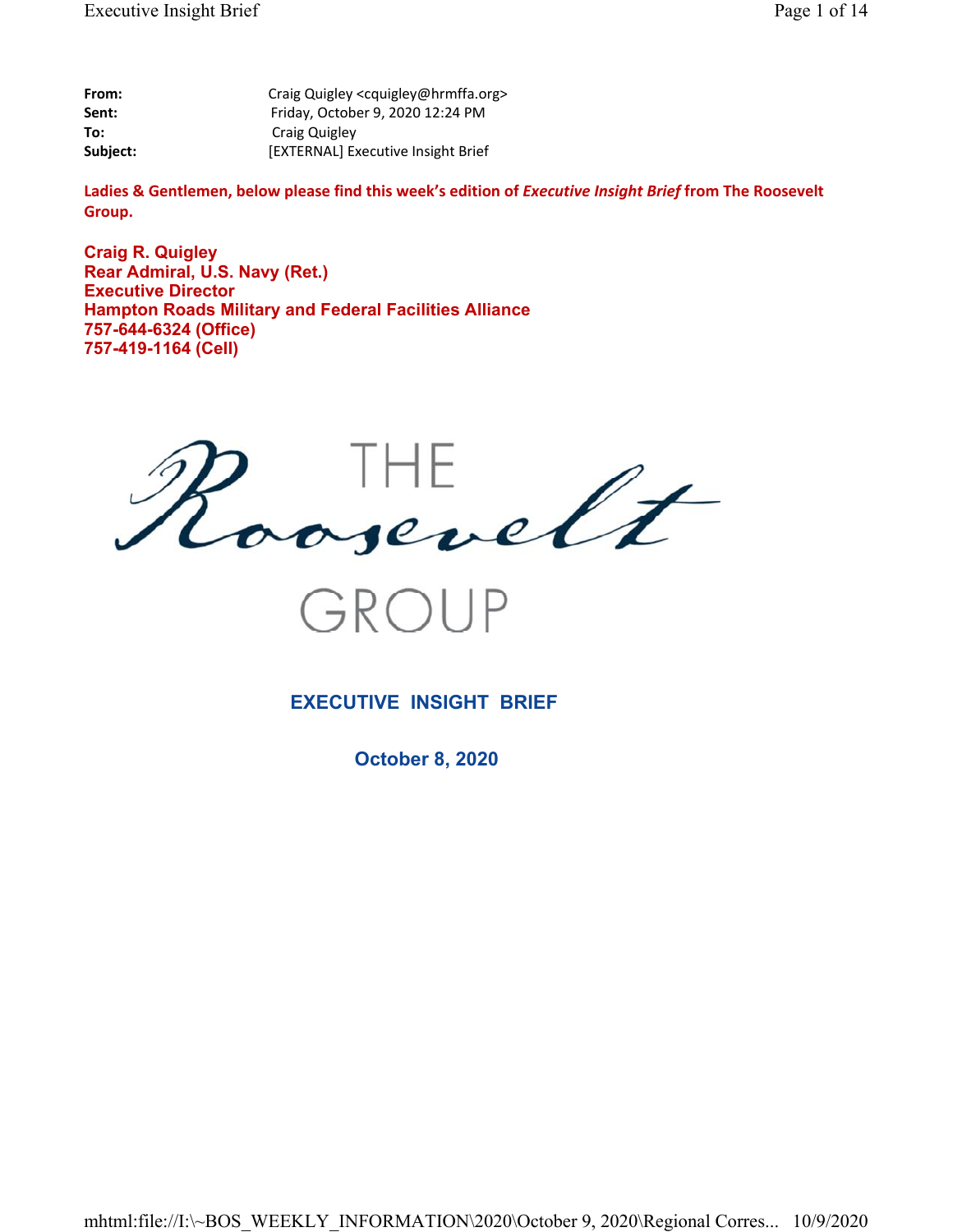

**TOP STORIES**

### **Pentagon scrambles to retrace steps after White House COVID-19 outbreak**

The Pentagon is retracing the steps of its top brass after a positive coronavirus case among senior officials forced Defense Department heads into quarantine.

News of Coast Guard Vice Commandant Adm. Charles Ray testing positive, which came after he attended a Sept. 27 White House event, broke after Ray had met with several other senior leaders at the Pentagon last week.

The Defense Department has since raced to conduct contact tracing, highlighting the stark difference between the Pentagon and White House, where administration officials have been reluctant to reveal key timeline details after President Trump and top aides tested positive.

"Simply because it is such a threat to readiness and can disable a ship, a building, a base, they take this very seriously," Steve Morrison, a public health expert with the Center for Strategic and International Studies, said of the Pentagon's response.

"It didn't seem they were looking to be micromanaged by anyone, they sort of kicked in to gear," he added.

### **FBI Says Michigan Anti-Government Group Plotted to Kidnap Gov. Gretchen Whitmer**

Storming the State Capitol. Instigating a civil war. Abducting a sitting governor ahead of the presidential election.

Those were among the plots described by federal and state officials in Michigan on Thursday as they announced terrorism, conspiracy and weapons charges against 13 men.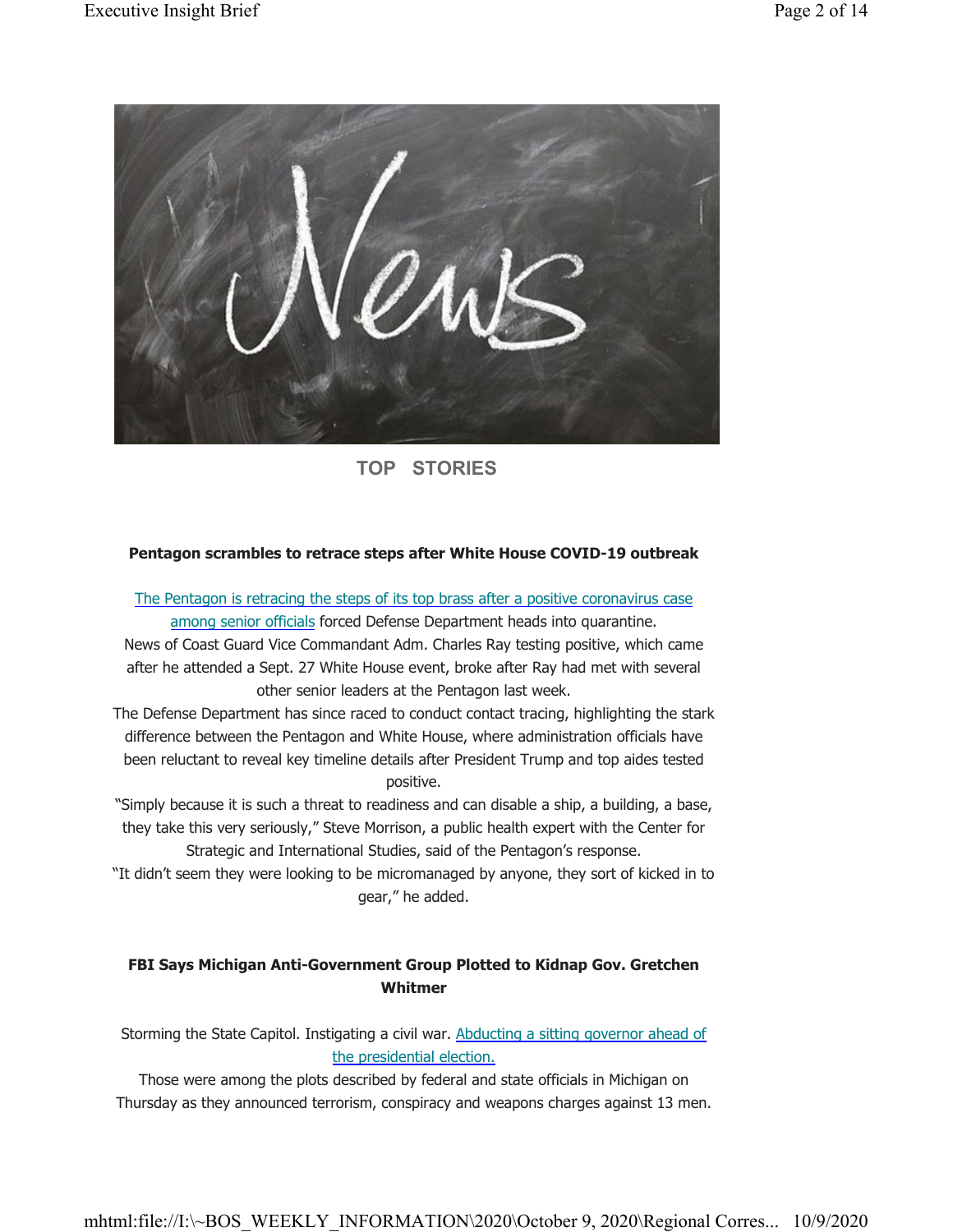At least six of them, officials said, had hatched a detailed plan to kidnap Gov. Gretchen Whitmer, a Democrat who has become a focal point of anti-government views and anger over coronavirus control measures.

The group that planned the kidnapping met repeatedly over the summer for firearms training and combat drills and practiced building explosives, the FBI said; members also gathered several times to discuss the mission, including in the basement of a shop that was accessible only through a "trap door" under a rug.

The men spied on Ms. Whitmer's vacation home in August and September, even looking under a highway bridge for places they could place and detonate a bomb to distract the authorities, the FBI said. They indicated that they wanted to take Ms. Whitmer hostage before the election in November, and one man said they should take her to a "secure location" in Wisconsin for a "trial," Richard J. Trask II, an FBI special agent, said in the criminal complaint.

## **Hampton Roads State of the Region report offers sobering look at COVID-19 impacts**

Old Dominion University's Dragas Center for Economic Analysis & Policy's 2020 State of the Region report for Hampton Roads offers a sobering look at how the pandemic has harmed the regional economy and left tens of thousands of Hampton Roads residents jobless. Employment in Hampton Roads fell dramatically, hotel occupancy continues to be outpaced by 2019 after bottoming out in April and import tonnage and market share at the Port of Virginia dropped this year. Full recovery from COVID-19 is likely to take years, according to ODU's latest annual report about the regional economy, which was released Tuesday.

In April, individual employment fell by 11.6% in Hampton Roads. By June, 59,000 fewer residents were employed, as compared to just three months earlier. Regional COVID-19 job losses eclipsed those seen during the 2007-2009 Great Recession. In April, 77,000 Hampton Roads residents filed initial unemployment claims, which were seven times greater than the peak of the Great Recession, according to the report. And the impact is being felt disproportionately by minority communities, including African Americans and Hispanics.

#### **Space Force gets its first vice chief of space operations**

WASHINGTON — Gen. David "DT" Thompson is officially the U.S. Space Force's first vice chief of space operations, following a small swearing in ceremony at the Pentagon Oct. 2. The former vice commander of the now-defunct Air Force Space Command has effectively served as the Space Force's No. 2 under Chief of Space Operations Gen. John "Jay" Raymond since the service was creatd in Dec. 2019. However, the move officially transfers him from the Air Force to the Space Force. He has also been promoted to a four-star general.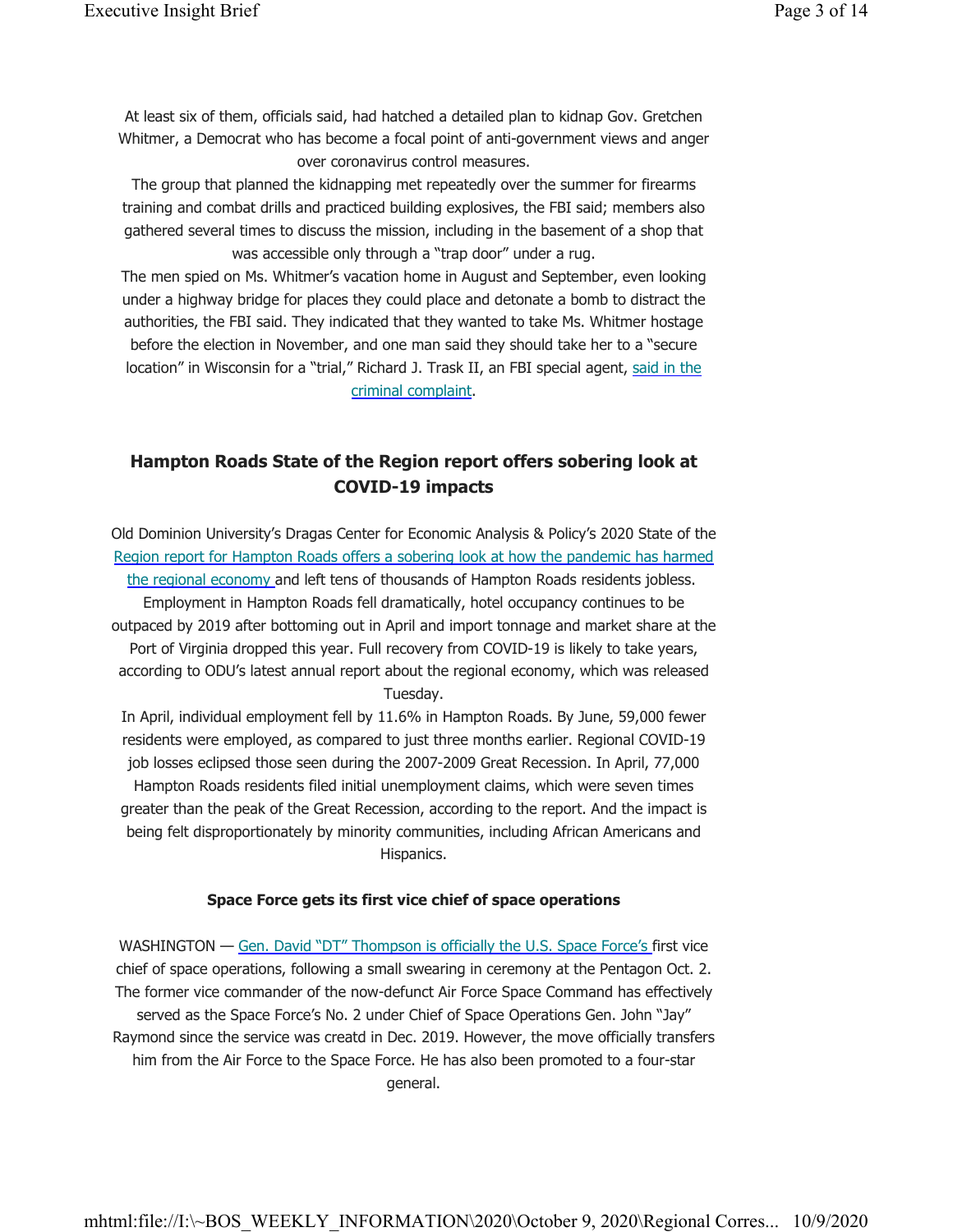#### **Kudlow says Trump backs separate bills for certain COVID-19 aid**

WASHINGTON (Reuters) - U.S. President Donald Trump's economic adviser Larry Kudlow on Thursday said the White House would like to have more COVID-19 aid passed before the election but that the nation's economy did not necessarily depend on an assistance package.

"Now the president believes that we should shift into ... stand-alone bills to get the key points through," Kudlow told Fox News in an interview.

#### **Why The President Is The Weakest Link In U.S. Nuclear Strategy**

President Trump's hospitalization after testing positive for Covid-19 is one of many instances in which the performance of the nation's chief executive has been impaired by medical issues.

Eisenhower had a massive heart attack in 1955. His successor, John F. Kennedy, was afflicted by Addison's disease and various other maladies that required heavy use of painkillers. Kennedy's successor, Lyndon Johnson, was hospitalized during the Hong Kong flu pandemic of 1968.

Other presidents have seen their performance compromised by psychological issues. Richard Nixon became clinically depressed during the Watergate controversy and took to drinking heavily. Ronald Reagan may have exhibited early symptoms of Alzheimer's disease during the closing years of his presidency.

Such frailties have long been a part of the human condition, but the advent of nuclear weapons raised alarming possibilities about where presidential disability might lead. The president has unilateral authority to launch nuclear weapons, and that power is one of the few places in the federal system where no checks and balances exist.

### **Pentagon wants SpaceX delivering cargo around the globe — and a live test could come next year**

WASHINGTON  $-$  U.S. Transportation Command is taking the potential for cargo delivery via orbit seriously enough that it hopes to test the concept with SpaceX as soon as next year, the command's head said Wednesday.

In what he called a "provocative thought," Gen. Stephen Lyons said: "I'm really excited about the team that's working with SpaceX on an opportunity, even perhaps in as early as '21, to conduct a joint proof of principle" for space-based delivery.

The dream, Lyons told the National Defense Transportation Association, is to be able to move 80 tons of cargo — the equivalent of a C-17 transport — via a space-based vehicle anywhere on the globe within one hour.

"Think about the speed associated with that, whether a small force element or other capability," he said. "I can tell you [SpaceX is] moving very, very rapidly in this area."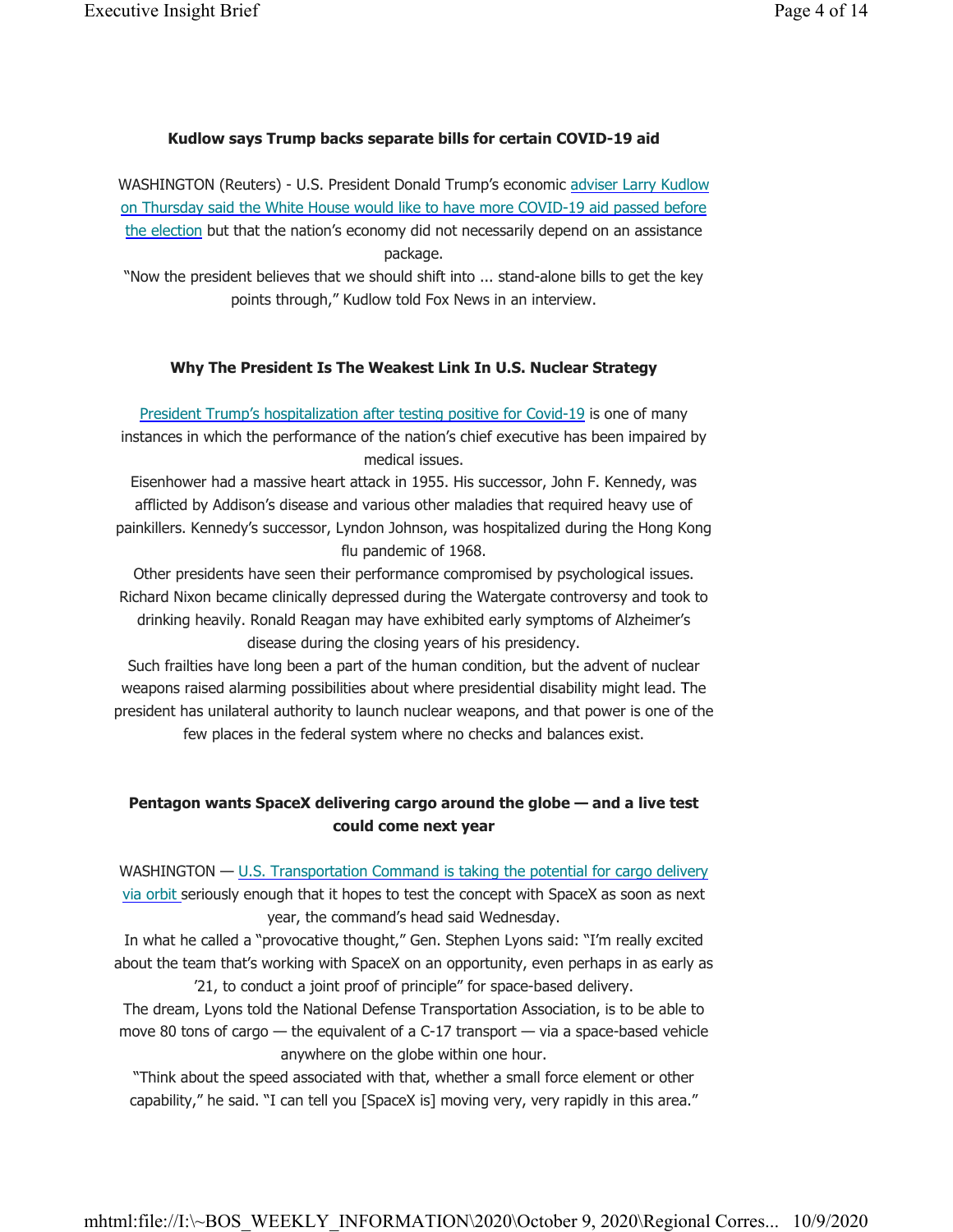### **Exclusive: Boeing in talks with Alaska Airlines for potential 737 MAX order sources**

SEATTLE/CHICAGO (Reuters) - Boeing Co BA.N is in discussions to sell 737 MAX jets to Alaska Airlines once the plane returns to service following a lengthy grounding, three people familiar with the matter said.

The talks are part of a series of negotiations between Boeing and several airlines over jet orders or compensation after the 737 MAX was banned worldwide following two fatal

crashes.

Boeing and Alaska Airlines, which is part of Alaska Air Group Inc ALK.N, declined to comment.

Any deal would be subject to U.S. Federal Aviation Administration approval of proposed 737 MAX safety upgrades.

# **Inside the Oval Office 6 ARRIVALS**

**Jaclyn C. Knight** has a new position as Senior Director of Operations at Office of the United States Trade Representative [USTR], Executive Office of the President [EOP] **Recently:** Director of Scheduling and Advance Coordinator at Office of the United States Trade Representative, Executive Office of the President (2019 - 2020) 600 17th Street, NW, Washington, District of Columbia 20508 jaclyn.c.knight@ustr.eop.gov https://www.linkedin.com/in/jaclyn-knight-607a89ab/

**Elena R. Hernandez** has a new position as Director of Strategic Communications and Senior Advisor to the Chief Technology Officer of the United States at Technology Division [TECH], Office of Science and Technology Policy [OSTP], Executive Office of the President [EOP]

**Recently:** Press Secretary at Office of the Director, Office of Science and Technology Policy, Executive Office of the President (2018 - 2020)

Eisenhower Executive Office Building, 1650 Pennsylvania Avenue, NW, Washington, District of Columbia 20501 (202) 456-4444

elena.r.hernandez@ostp.eop.gov

https://www.linkedin.com/in/elena-hernandez-20159862/

**Timothy A. "Tim" Pataki** has a new position as Assistant to the President and Director at Office of Public Liaison [OPL], The White House Office [WHO], Executive Office of the President [EOP]

**Recently:** Deputy Assistant to the President and Director at Office of Public Liaison, The White House Office, Executive Office of the President (2019 - 2020)

Eisenhower Executive Office Building, 1650 Pennsylvania Avenue, NW, Room 130, Washington, District of Columbia 20501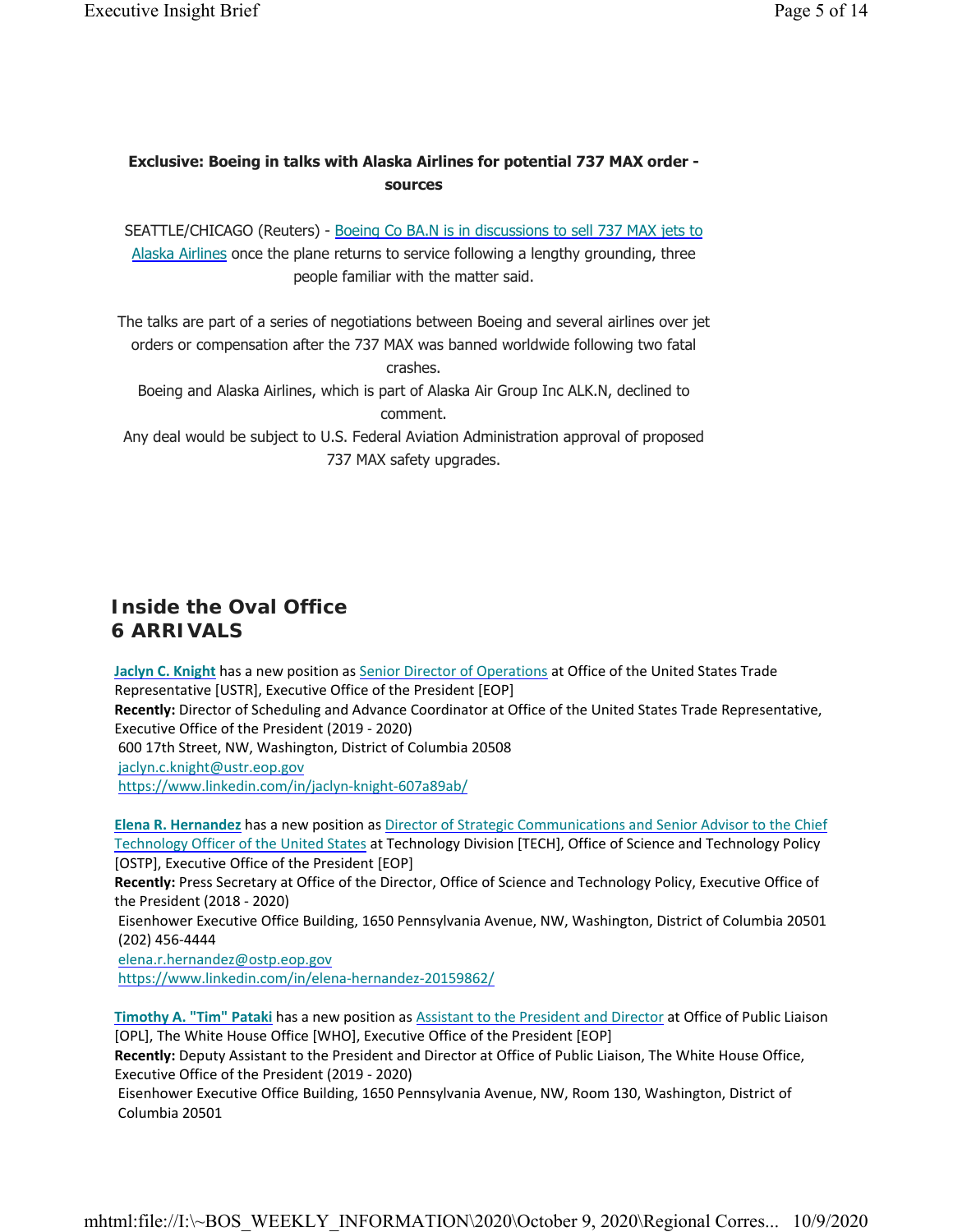(202) 456-8154 timothy.a.pataki@who.eop.gov

**Brian T. Jack** has a new position as Assistant to the President and Director at Office of Political Affairs [OPA], The White House Office [WHO], Executive Office of the President [EOP]

**Recently:** Deputy Assistant to the President and Director at Office of Political Affairs, The White House Office, Executive Office of the President (2019 - 2020)

Eisenhower Executive Office Building, 1650 Pennsylvania Avenue, NW, Washington, District of Columbia 20502 (202) 456-6257

brian.t.jack@who.eop.gov https://www.linkedin.com/in/briantjack/

**Douglas Lynn "Doug" Hoelscher** has a new position as Assistant to the President and Director at Office of Intergovernmental Affairs [IGA], The White House Office [WHO], Executive Office of the President [EOP] **Recently:** Deputy Assistant to the President and Director at Office of Intergovernmental Affairs, The White House Office, Executive Office of the President (2018 - 2020)

Eisenhower Executive Office Building, 1650 Pennsylvania Avenue, NW, Washington, District of Columbia 20501 (202) 881-8331

douglas.l.hoelscher@who.eop.gov https://www.linkedin.com/in/hoelscherd/

**Thomas L. "Tom" Sharp** has a new position as Principal Deputy Associate Director for NEPA at Council on Environmental Quality [CEQ], Executive Office of the President [EOP] **Recently:** Attorney-Advisor at Energy Projects, Federal Energy Regulatory Commission, United States Department of Energy (2011 - 2020) 736 Jackson Place, NW, Washington, District of Columbia 20503 (202) 395-5750 thomas.l.sharp2@ceq.eop.gov https://www.linkedin.com/in/thomaslsharp/

# **3 DEPARTURES**

**Jennifer B. Cytryn** has left the position of Associate Director of the Office at Office of the Senior Advisor for Policy, The White House Office [WHO], Executive Office of the President [EOP]

**Ashley Daniel Bell** has left the position of Policy Advisor on Entrepreneurship and Innovation at Office of American Innovation [OAI], The White House Office [WHO], Executive Office of the President [EOP]

**Mauricio J. Claver-Carone** has left the position of Deputy Assistant to the President and Senior Director at Western Hemisphere Affairs [WHA], National Security Council Staff, Executive Office of the President [EOP]

## **Federal Personnel**

# **7 ARRIVALS**

**Ambassador William W. "Bill" Popp** has a new position as Ambassador at Office of the U.S. Ambassador to Guatemala, U.S. Embassy in Guatemala, United States Department of State [DOS] **Recently:** Deputy Chief of Mission at U.S. Embassy in Brazil, United States Department of State (2017 - 2020) American Embassy - Guatemala City, Guatemala, Avenida Reforma 7-01, Zone 10, Guatemala City, 01010, Guatemala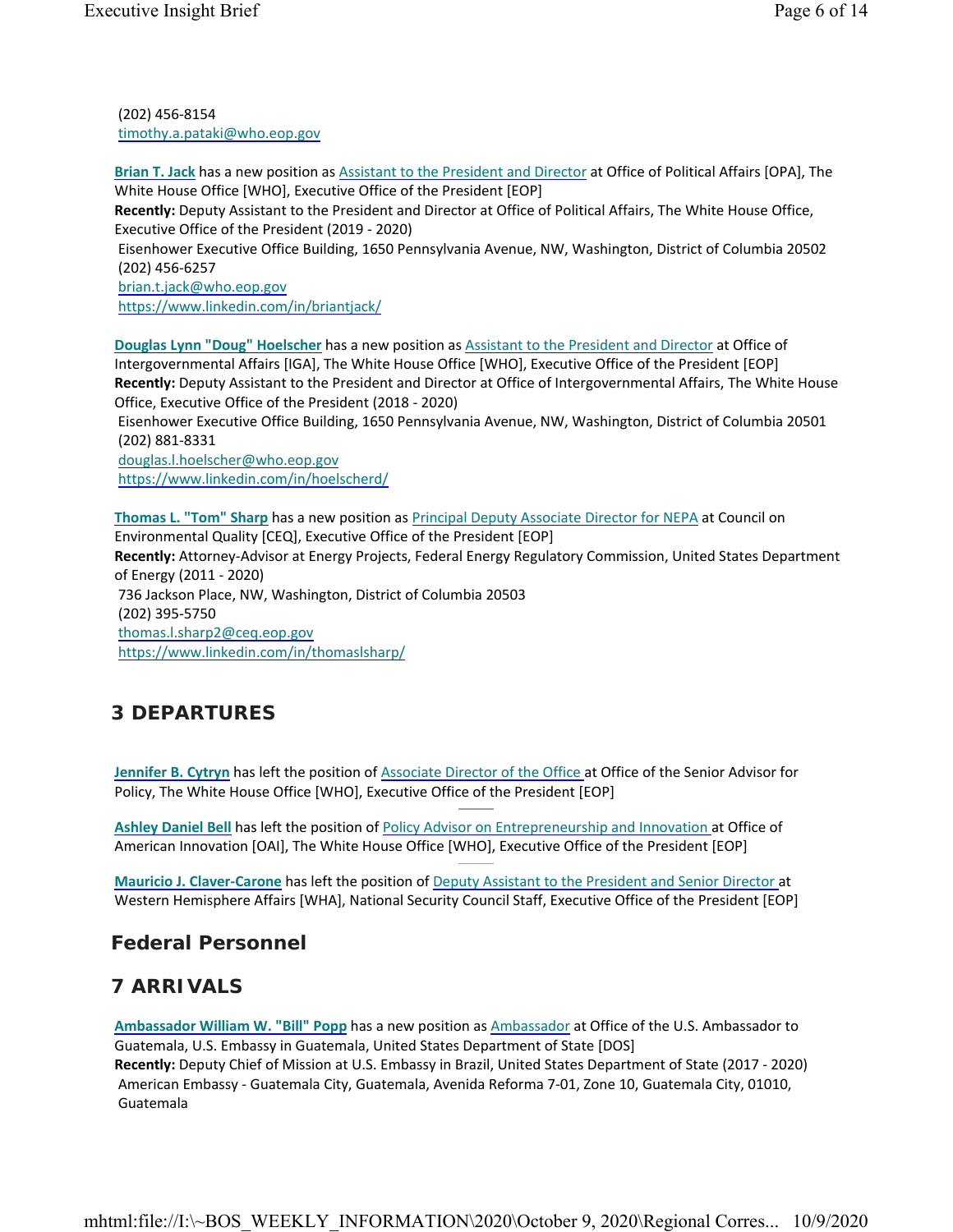### poppww@state.gov

**Sandra E. Clark** has a new position as Ambassador at Office of the U.S. Ambassador to Burkina Faso, U.S. Embassy in Burkina Faso, United States Department of State [DOS] **Recently:** Senior Advisor at Office of West African Affairs, Bureau of African Affairs, United States Department of State (2019 - 2020) American Embassy - Ouagadougou, Burkina Faso, Secteur 15, Ouaga 2000, Avenue Sembène Ousmane, Rue 15.873, Ouagadougou, 01, Burkina Faso

clarkse@state.gov

**COL Danial D. "Dan" Pick, USA (Ret)** has a new position as Deputy Assistant Secretary at Special Operations Policy and Programs, Office of the Under Secretary of Defense for Policy [OUSDP], United States Department of Defense [DOD]

**Recently:** City Manager, City of Del Rey Oaks at State of California 2500 Defense Pentagon, Room 5C685, Washington, District of Columbia 20301-2500 (703) 695-4503

**Matthew J. "Matt" Flynn** has a new position as Deputy Assistant Secretary at Counternarcotics and Global Threats, Office of the Under Secretary of Defense for Policy [OUSDP], United States Department of Defense [DOD]

**Recently:** Counselor at Office of the Secretary, United States Department of the Interior (2019 - 2020) 2500 Defense Pentagon, Room 5C653, Washington, District of Columbia 20301-2500 (703) 697-7202 https://www.linkedin.com/in/matthewjflynn/

**Col Brian S. Davis, USAF (Ret)** has a new position as Assistant Secretary (Designate) at Office of the Assistant Secretary of Defense for Manpower and Reserve Affairs [ASD-MRA], Office of the Under Secretary of Defense for Personnel and Readiness [OUSD-P&R], United States Department of Defense [DOD]

**Recently:** Commander at 507th Air Refueling Wing, Air Force Reserve Command, United States Department of the Air Force (2014 - 2016)

1500 Defense Pentagon, 2E556, Washington, District of Columbia 20301-1500 (703) 697-6631

**David Fotouhi** has a new position as General Counsel (Acting) at Office of General Counsel [OGC], Office of the Administrator, United States Environmental Protection Agency [EPA] **Recently:** Deputy General Counsel at Office of General Counsel, Office of the Administrator, United States Environmental Protection Agency (2017 - 2018) 1200 Pennsylvania Avenue, NW, Washington, District of Columbia 20460

(202) 564-1976

fotouhi.david@epa.gov

https://www.linkedin.com/in/david-fotouhi-708abb19/

**Keith E. Sonderling** has a new position as Commissioner at The Commission, United States Equal Employment Opportunity Commission [EEOC]

**Recently:** Deputy Administrator at Wage and Hour Division, United States Department of Labor (2018 - 2020) 131 M Street, NE, Washington, District of Columbia 20507

(202) 663-4900

keith.sonderling@eeoc.gov

https://www.linkedin.com/in/keith-sonderling/

# **3 DEPARTURES**

mhtml:file://I:\~BOS\_WEEKLY\_INFORMATION\2020\October 9, 2020\Regional Corres... 10/9/2020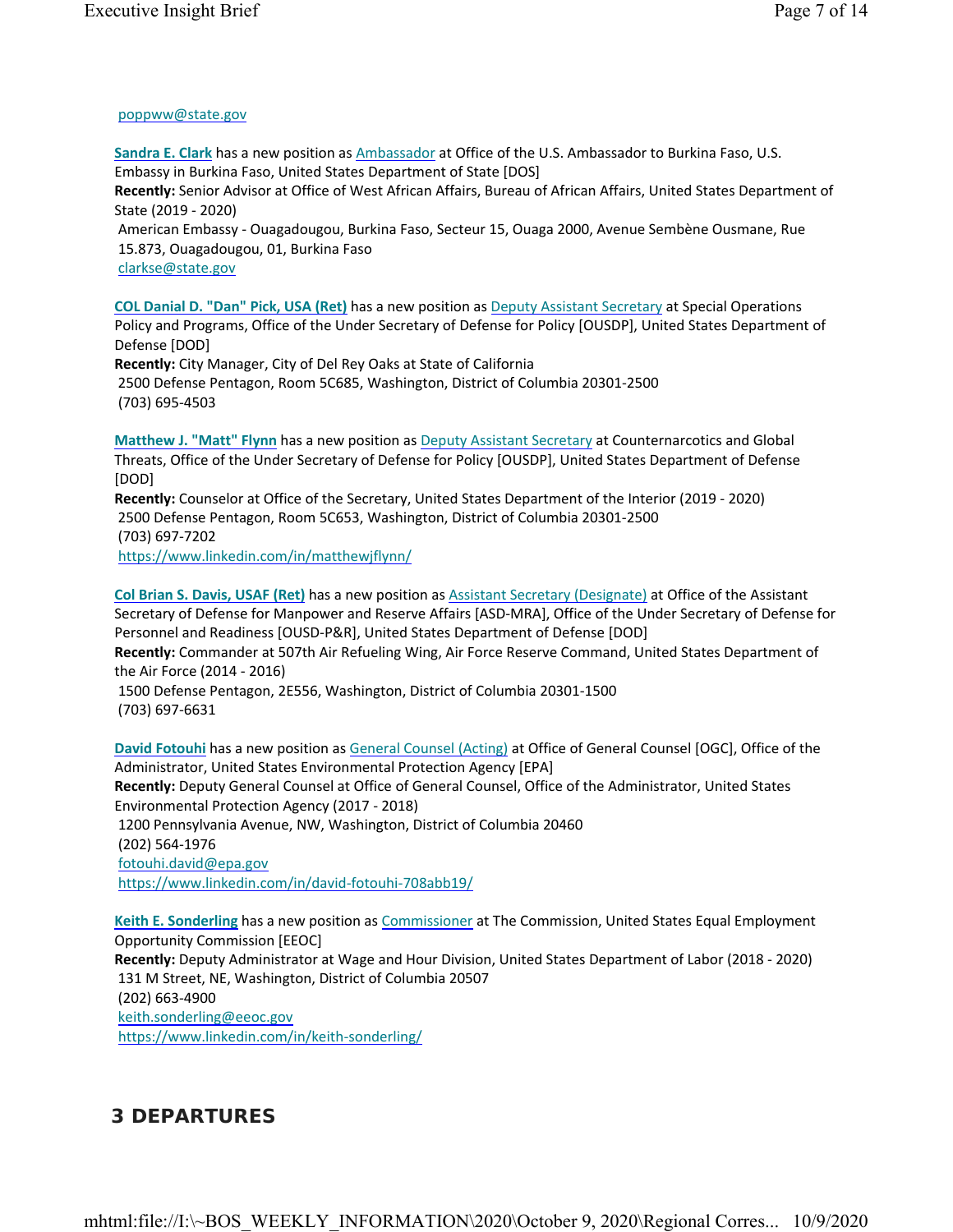**John F. Bash** has changed status to U.S. Attorney (Outgoing) at Texas - Western District, Executive Office for United States Attorneys [EOUSA], United States Department of Justice [DOJ] **Note:** On October 5, 2020, John Bash announced his departure from the DOJ, effective October 9, 2020. 601 NW Loop 410, Suite 600, San Antonio, Texas 78216 (210) 384-7400 john.bash@usdoj.gov

**Ambassador Terry E. Branstad** has left the position of Ambassador at Office of the U.S. Ambassador to China, U.S. Embassy in China, United States Department of State [DOS]

## **Key Congressional Staffers**

## **4 ARRIVALS**

**Tim Itnyre** has a new position as Chief of Staff at Office of Representative Paul Cook **Recently:** District Director at Apple Valley Office, Office of Representative Paul Cook, United States House of Representatives (2019 - 2020) Longworth House Office Building, 1027, Washington, District of Columbia 20515-0508 (202) 225-5861 tim.itnyre@mail.house.gov https://www.linkedin.com/in/tim-itnyre-7a810910/

**Katherine Stewart** has a new position as Legislative Director at Office of Representative Alma S. Adams **Recently:** Legislative Assistant at Office of Representative Alma S. Adams, United States House of Representatives (2017 - 2020) Rayburn House Office Building, 2436, Washington, District of Columbia 20515-3312 (202) 225-1510 katherine.stewart@mail.house.gov https://www.linkedin.com/in/katherine-stewart-064a20b9/

**John Christie** has a new position as Chief of Staff (Interim) at Office of Representative Alma S. Adams **Recently:** Legislative Director at Office of Representative Alma S. Adams, United States House of Representatives (2018 - 2020) Rayburn House Office Building, 2436, Washington, District of Columbia 20515-3312 (202) 225-1510 john.christie@mail.house.gov https://www.linkedin.com/in/john-christie-506a0167/

**Timia Crisp** has a new position as Legislative Director at Office of Representative John P. Sarbanes **Recently:** Senior Legislative Assistant at Office of Representative John P. Sarbanes, United States House of Representatives (2020 - 2020) Rayburn House Office Building, 2370, Washington, District of Columbia 20515-2003 (202) 225-4016 timia.crisp@mail.house.gov www.linkedin.com/in/timia-crisp-ph-d-76915720/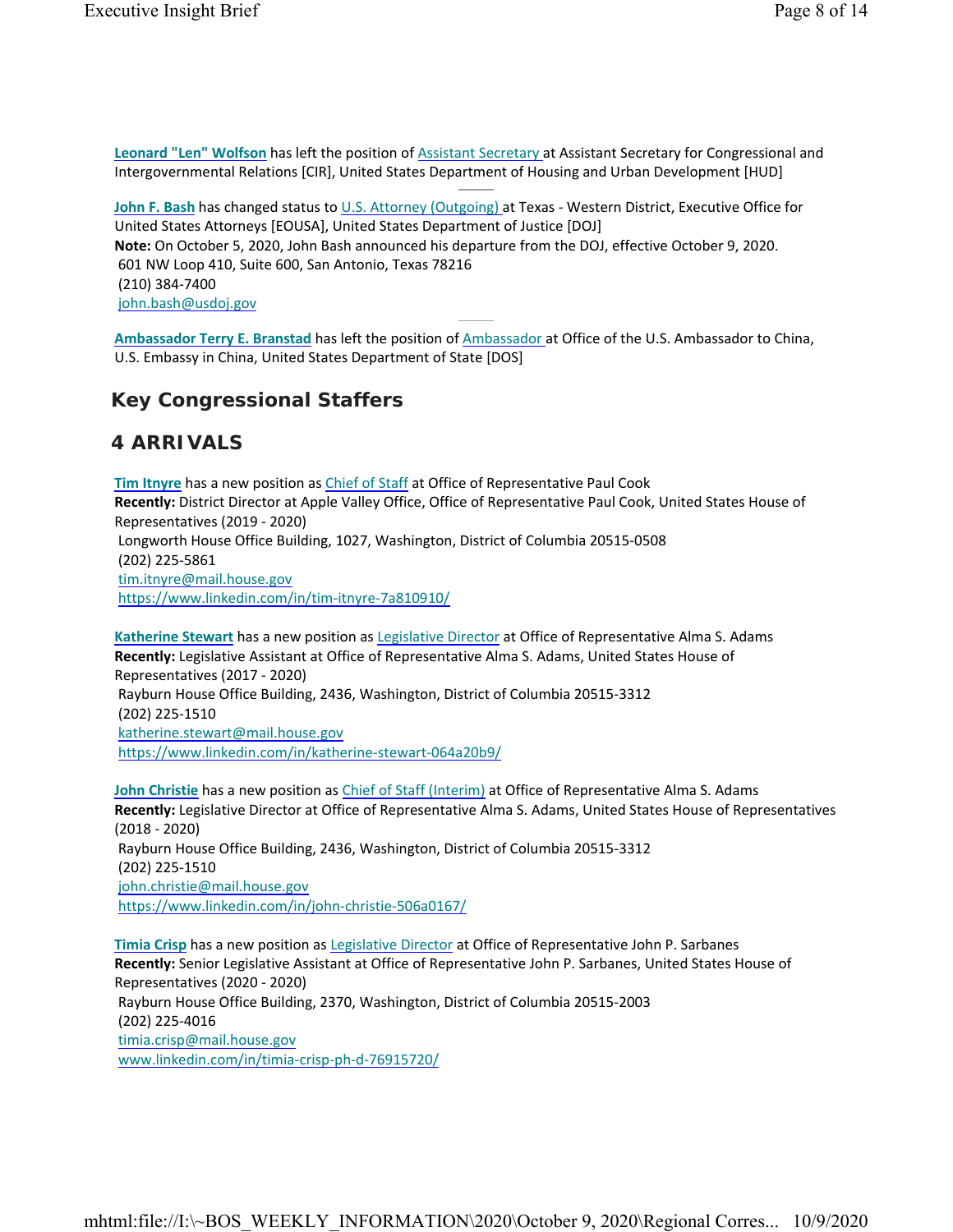# **5 DEPARTURES**

**Benjamin "Ben" Soskin** has left the position of Communications Director at Office of Representative Lucille Roybal-Allard

**Michael Hardaway** has left the position of Communications Director at Office of Representative Hakeem Jeffries

**Thomas Rice** has changed status to Legislative Director (Outgoing) at Office of Representative Michael McCaul Rayburn House Office Building, 2001, Washington, District of Columbia 20515-4310 (202) 225-2401 thomas.rice@mail.house.gov https://www.linkedin.com/in/thomas-rice-18a62064/

**Stephen "Steve" Moffitt** has left the position of Chief of Staff at Office of Representative Greg Murphy

**Alex Haurek** has left the position of Communications Director at Office of Representative Nydia M. Velázquez

## **State & Local Decision Makers**

## **2 ARRIVALS**

**Michael Rogers** has a new position as Special Advisor at Office of the Governor, State of Oklahoma **Recently:** Secretary of State at Office of the Secretary of State, State of Oklahoma (2019 - 2020) Jenks, Oklahoma 74037 (405) 521-2342 michael.rogers@gov.ok.gov

**Cherlene Penilla** has a new position as Deputy City Manager at Office of the City Manager, City of Avondale, Arizona **Recently:** Director at Human Resources Department, City of Avondale, Arizona 11465 West Civic Center Drive, Avondale, Arizona 85323 (623) 333-1000 cpenilla@avondaleaz.gov

# **1 DEPARTURE**

**Donna V. (Hurd) Moreland** has left the position of Council Member at Office of the Common Council, City of Madison, Wisconsin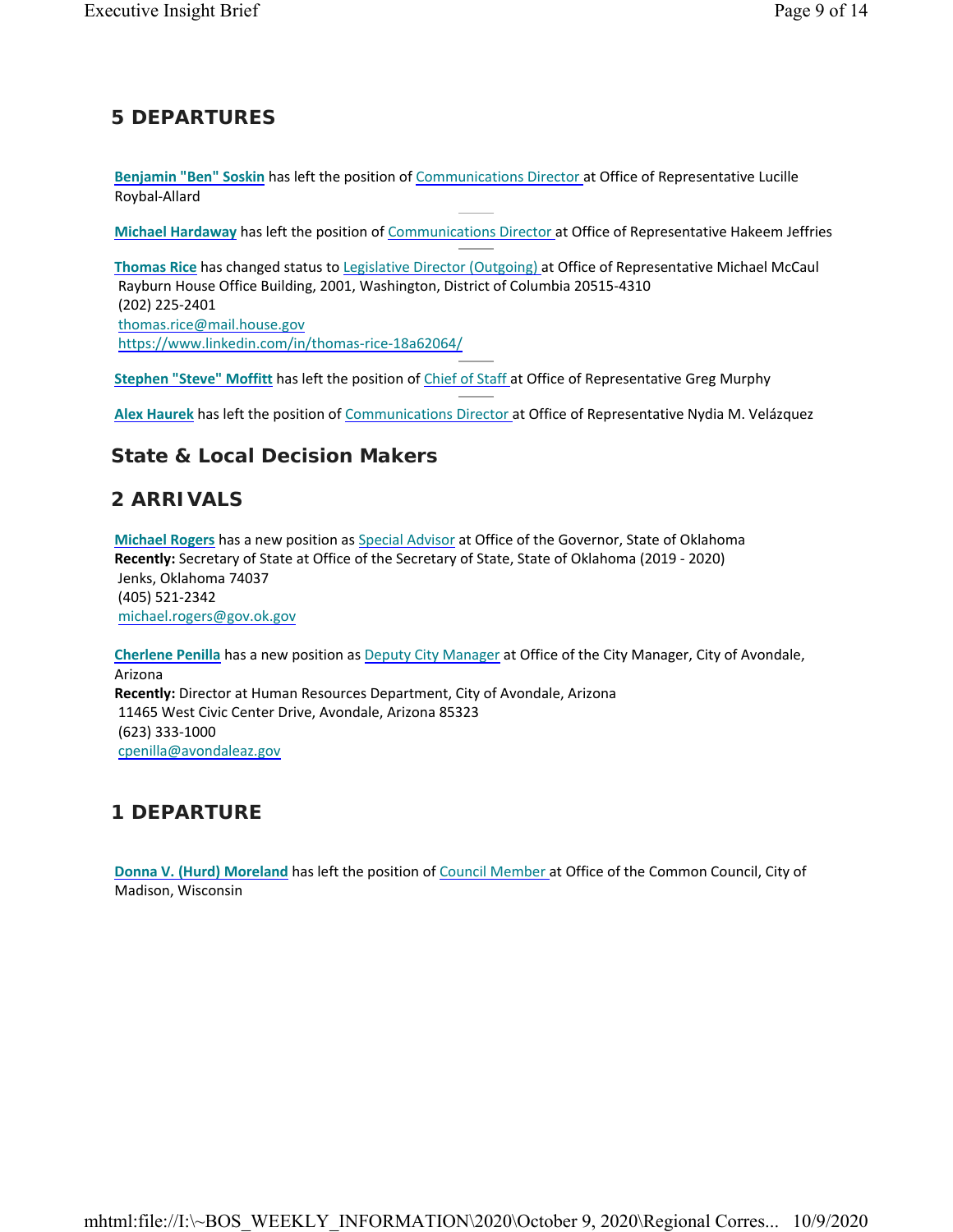

**THIS DAY IN HISTORY**

768 Charlemagne and his brother Carloman I are crowned Kings of The Franks

1000 Leif Ericson discovers "Vinland" (possibly L'Anse aux Meadows, Canada) reputedly becoming first European to reach North America

1446 The Hangul alphabet is published in Korea

1831 Ioannis Kapodistrias, first Head of State of modern Greece, assassinated in Nafplion

1941 US President Franklin D. Roosevelt approves an atomic program that would become the Manhattan Project

2006 North Korea conducts its first nuclear test, with an estimated yield of between 0.4- 2 kilotons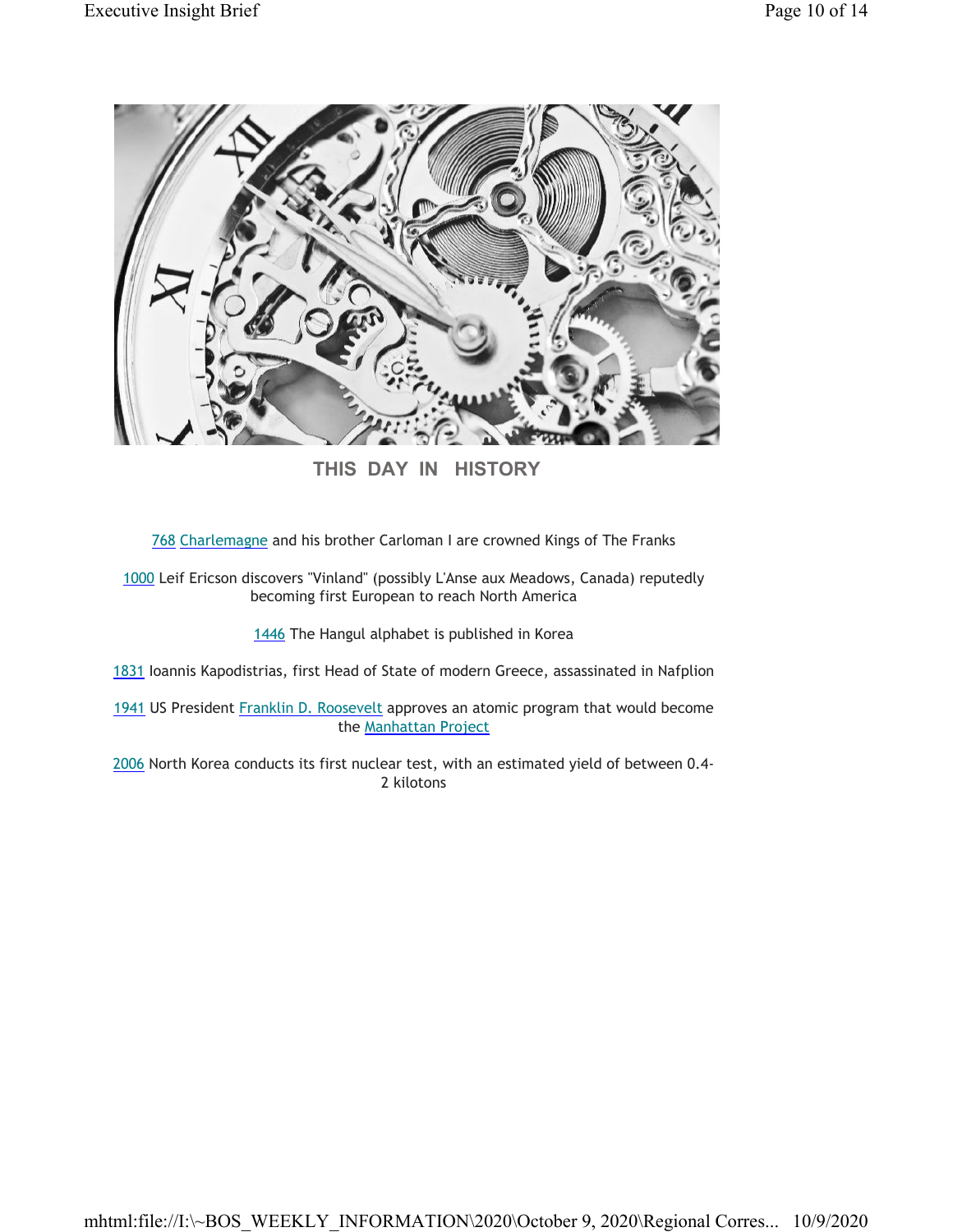

# **LOOK AHEAD**

**The Woodrow Wilson Center holds a virtual book discussion, beginning at 11 a.m., on "Managing Nuclear Risks."** 11:00 AM EDT on 10/09/2020 ryan.mckenna@wilsoncenter.org 202-691-4217 Ryan McKenna; Information on the webcast is available at https://www.wilsoncenter.org/event/books-wilson-managing-nuclear-risks Participants:

• Author Robert Litwak, Senior vice president of WWC

**Rep.** Sanford Bishop**, (D-Ga.), co-chair of the Military Family Caucus; and Rep.** Cathy McMorris Rodgers**, (R-Wash.), co-chair of the Military Family Caucus, host the virtual 2020 Congressional Military Family Summit, beginning at 12:30 p.m., with the theme "COVID-19: Military Family Readiness During the Pandemic and Best Practices Learned."**

Highlights:

— 1 p.m.: Defense Secretary Mark Esper delivers keynote remarks (pre-recorded) — Defense Undersecretary for Personnel and Readiness Matthew Donovan delivers remarks

— 2:30 p.m.: Rep. Trent Kelly, (R-Miss.), participates in a discussion on "Exceptional Family Member Program"

— 3 p.m.: Rick Marsh, deputy director of strategic plans, policy and logistics at the U.S. Transportation Command, participates in a discussion on "Permanent Change of Station"

— 3:30 p.m.: Rep. Chrissy Houlahan, (D-Pa.), participates in a discussion on "Childcare" **12:30 PM EDT on 10/09/2020**

lauren.hughes@mail.house.gov

Lauren Hughes, (Bishop); Eastern time. Information on the webcast is available at https://mcmorris.house.gov/militaryfamilysummit/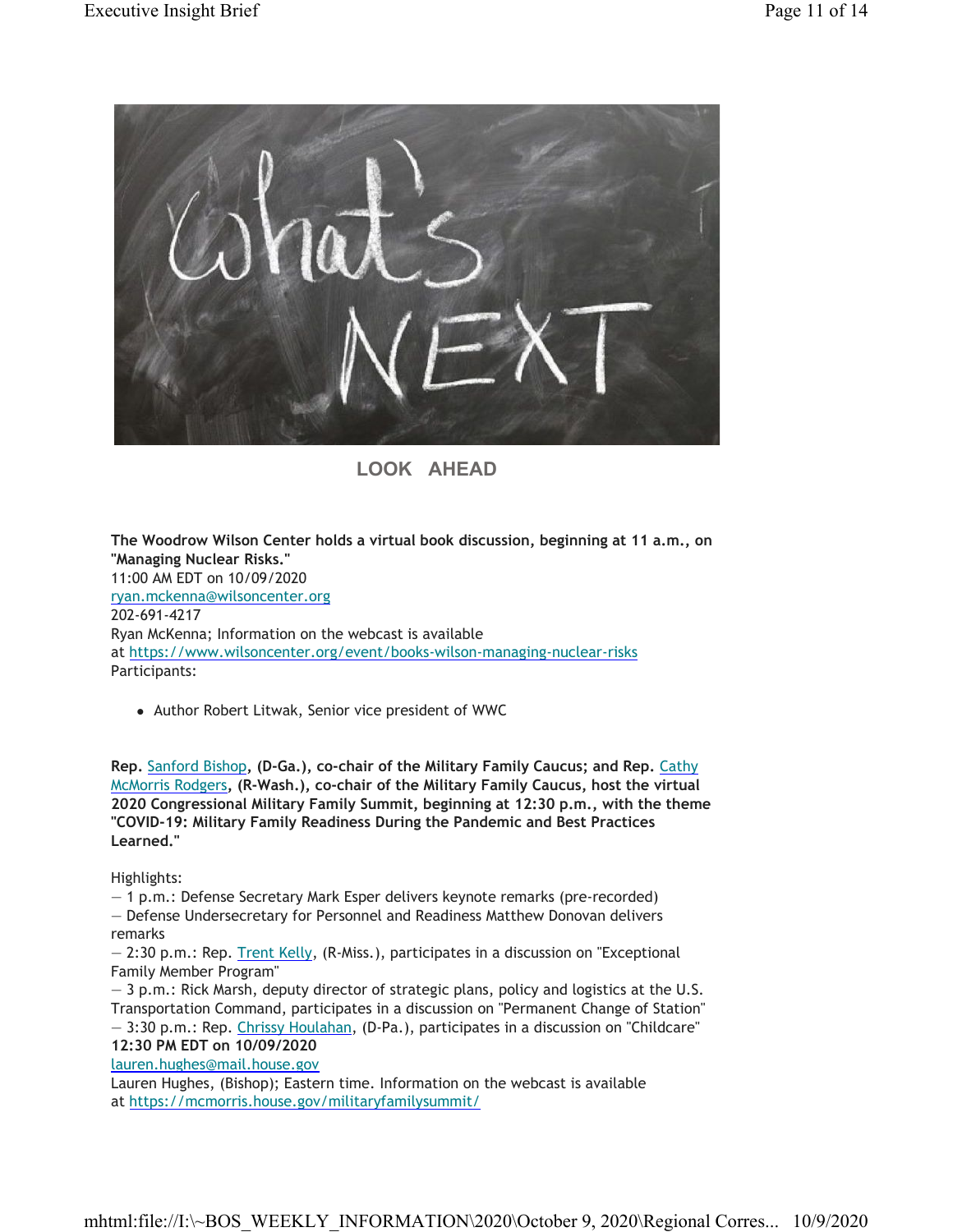**The Council on Foreign Relations holds a virtual book discussion, beginning at 1 p.m., on "The Perfect Weapon," about "the rise of cyber conflict as a primary way in which nations now compete with and sabotage one another."** 1:00 PM EDT on 10/09/2020 ddagher@cfr.org 212-434-9888 Dalia Dagher; Open only to active members of the media. Meeting ID, 912 5811 7476; password, 308023. Register at https://cfr.zoom.us/j/91258117476? utm\_source=pressinvite&utm\_medium=email&utm\_campaign=Press% 20Invite&utm\_term=Thread\_1-18e56e2b-93f3-ea11-82a0-005056872a94- 637377536388993013#success Participants:

- Nicholas Thompson, Editor in chief of Wired magazine
- Author David Sanger, National security correspondent at the New York Times
- former Homeland Security Undersecretary for Cyber and Infrastructure Protection Suzanne Spaulding, Senior adviser for homeland security at the Center for Strategic and International Studies

#### **Defense One holds a webcast, beginning at 11 a.m., on "State of the Navy," as part of the State of Defense series.**

Highlight:

— 11:05 a.m.: Chief of Naval Operations Adm. Michael Gilday delivers keynote remarks 11:00 AM EDT on 10/13/2020 events@govexec.com 202-266-7332 Information on the webcast is available at https://www.defenseone.com/feature/stateof-defense-2020-1/?oref=ge-events-upcoming#navy

**Homeland Security Department; Federal Emergency Management Agency holds a meeting by teleconference to implement Pandemic Response Voluntary Agreement Under Section 708 of the Defense Production Act.** 1:00 PM EDT on 10/13/2020 OB3I@fema.dhs.gov 202-212-1666 Robert Glenn; RSVP required by noon October 12 for dial-in information.

**U.S.-China Economic and Security Review Commission holds a meeting to review and edit drafts of the 2020 Annual Report to Congress.** 9:00 AM EDT on 10/14/2020 444 North Capitol St. NW, Room 233 jcunningham@uscc.gov 202-624-1496 Jameson Cunningham

**The U.S. Representative Office of the National Council of Resistance of Iran holds a webinar, beginning at 11 a.m., on "An Effective Iran Policy: Sanctions or No**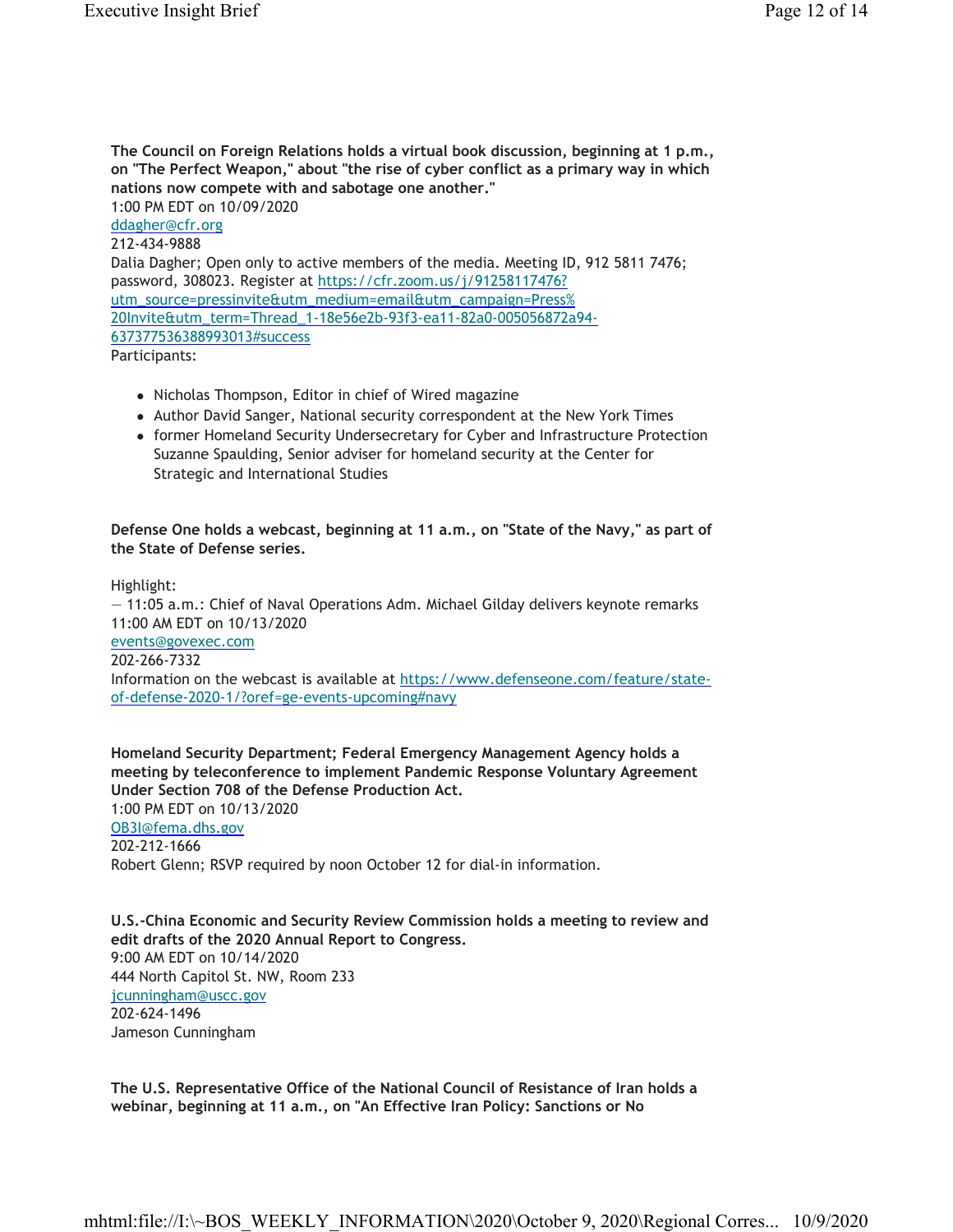**Sanctions?"** 11:00 AM EDT on 10/14/2020 media@ncrius.org 202-747-7847 Webinar information is available at https://ncriusorg.zoom.us/webinar/register/WN\_jtcQAux6Snm4EN7hOEBJlA Participants:

- Former Defense Undersecretary for Policy Eric Edelman
- Alireza Jafarzadeh, Deputy director of the Washington office of the National Council of Resistance of Iran
- former Undersecretary of State for Arms Control and International Security Robert Joseph
- James Jay Carafano, Vice president of the Heritage Foundation's Institute for National Security and Foreign Policy
- Jonathan Ruhe, Director of foreign policy at the Jewish Institute for National Security Affairs

**The Atlantic Council holds its virtual 2020 Distinguished Leadership Awards, beginning at 6 p.m., for contributions to the strengthening of the transatlantic relationship.** 6:00 PM EDT on 10/14/2020 press@atlanticcouncil.org 202-778-4993 Travis Horne; Information on the webcast is available at https://www.atlanticcouncil.org/event/2020-distinguished-leadership-awards/

**The Middle East Institute holds a virtual discussion, beginning at 10 a.m., on "Examining the EU-Iran-U.S. Triangle."** 10:00 AM EDT on 10/15/2020 events@mei.edu 202-785-1141 ext. 202; Webinar information is available at https://www.mei.edu/events/examiningeu-iran-us-triangle Participants:

- Clement Therme, Post-doctoral research fellow at the Sciences Po Nuclear Knowledges Program
- Azadeh Zamirirad, Deputy head at German Institute for International and Security Affairs' Middle East and Africa Division
- Alex Vatanka, Director of the MEI Iran Program
- Sanam Vakil, Deputy director and senior research fellow at the Chatham House Middle East and North Africa Programme

**The Middle East Institute holds a virtual discussion, beginning at 1 p.m., with Heidi Grant, director of the Defense Security Cooperation Agency, focusing on U.S. arms sales to the Middle East, as part of the "Defense Leadership" series.** 1:00 PM EDT on 10/15/2020 events@mei.edu 202-785-1141